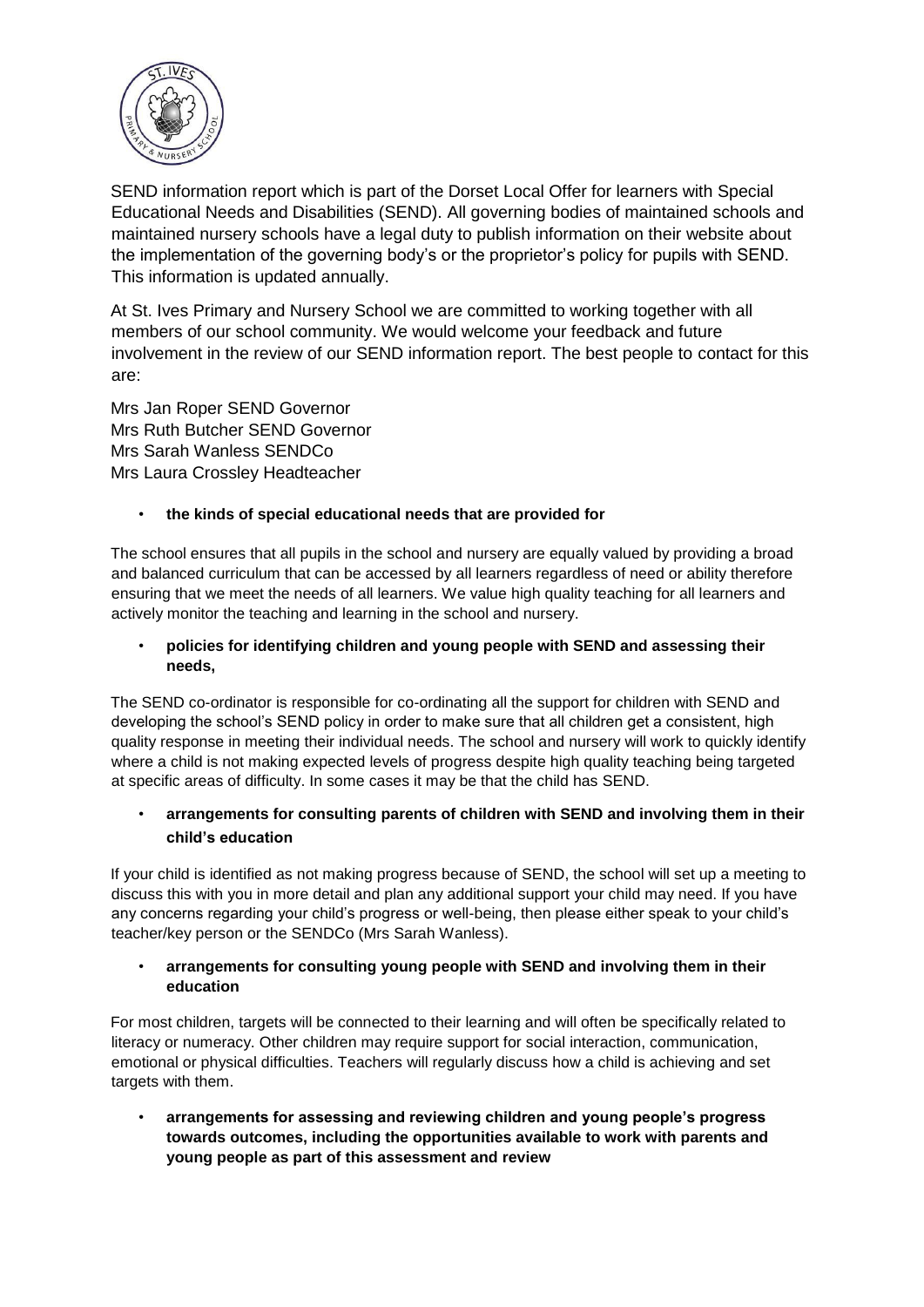Monitoring progress is an integral part of teaching and the school uses rigorous tracking systems to ensure that this is done effectively. Children with SEND support will have an Individual Support Plan. Targets for each child will be based on that child's individual needs and may be set either within school or by outside agencies working alongside the school and child. These targets will be reviewed on a termly basis. Children with an Education, Health and Care Plan will be formally reviewed at an Annual Review meeting with all the adults involved in the child's education.

• **arrangements for supporting children and young people in moving between phases of education and in preparing for adulthood. As young people prepare for adulthood outcomes should reflect their ambitions, which could include higher education, employment, independent living and participation in society** 

Planning for transition is a part of our provision for all learners. The school and nursery work closely with children, families and other schools and pre-schools to ensure that this is as easy as possible for your child and treats every case on an individual basis. When starting in nursery there are initial visits for parents to look around and then an open afternoon where the children are introduced to their key person. The nursery will work with families to ensure the best start possible for individuals. For children beginning in Reception there are taster sessions where both parents and children are invited into school to spend time getting to know us. We also offer home visits for those children who start with us at the beginning of the Reception Year. When moving classes within the school we ensure that information is passed onto the receiving teacher before the start of the new school year. For those children changing schools or moving onto secondary schools, we work together to ensure that they are aware of each child's needs and ways in which they can be supported and visits to the new school can be arranged if appropriate.

# • **the approach to teaching children and young people with SEND**

At St. Ives Primary and Nursery School we value high quality teaching for all learners and actively monitor teaching and learning. We believe in an inclusive curriculum and every teacher is required to adapt the curriculum to ensure access to learning for all children in their class. They use a variety of strategies to achieve this, such as using visual timetables, positive behaviour reward systems, small group intervention programmes, ICT etc. Where a child has been identified as having SEND, they are entitled to support that is 'additional or different from' a normal differentiated curriculum. The support that is offered will be dependent on the individual learning needs of the child. This support is described on a provision map which outlines what is available for children across the year groups.

## • **how adaptations are made to the curriculum and the learning environment of children and young people with SEND**

The school and nursery are accessible to children with a physical disability. We also ensure that equipment used is accessible to all children regardless of need. Where necessary the school and nursery will seek out advice from specialist services in order to ensure that they are adapting the curriculum/learning environment for the needs of individual children.

#### • **the expertise and training of staff to support children and young people with SEND, including how specialist expertise will be secured**

The school and nursery actively seek out appropriate training and support to enable all staff to improve the teaching and learning of all pupils, including those with SEND. This will include whole school training on SEND issues or individual training for a more specific need.

## • **evaluating the effectiveness of the provision made for children and young people with SEND**

The children's progress is continually monitored by the class teachers/key people (nursery) and the leadership team. Regular reviews will take place to make sure that the support the children are being offered is having the intended impact. Should this not be the case, consideration will be given to adapting the frequency and/or intensity. Termly reviews will involve the children, parent/carers and the teachers, and a record kept of agreed actions. Where difficulties persist despite interventions, the school or nursery may request support and advice from other professionals, with the parent's consent.